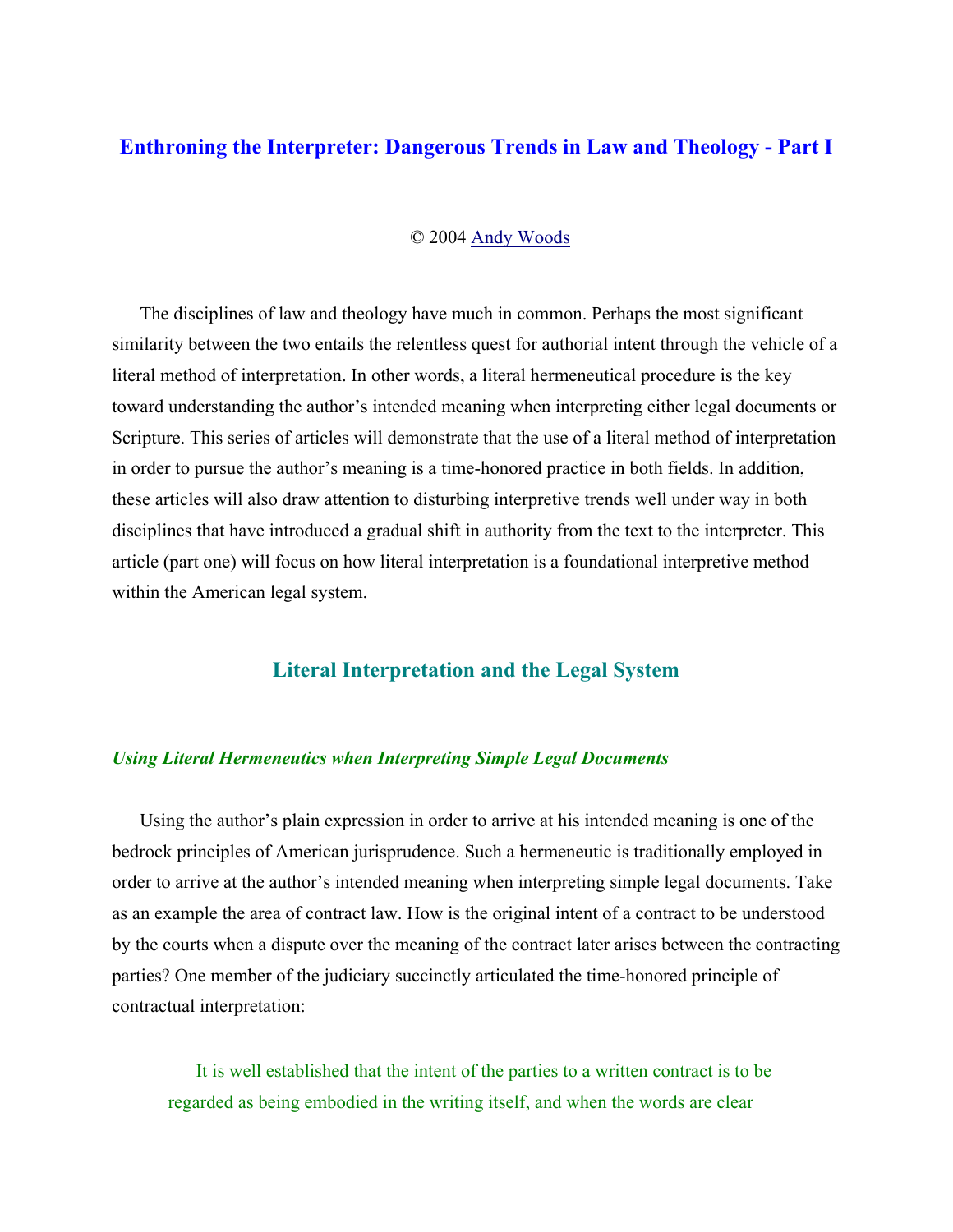and unambiguous the intent is to be discovered only from the express language from the agreement...the rationale for interpreting contractual terms in accord with the plain meaning of language expressed is multifarious, resting in part upon what is viewed as the appropriate role of the courts in the interpretive process: This court long ago emphasized that the parties have the right to make their own contract, and it is not the function of the court to re-write it, or to give it a construction in conflict with…the accepted and plain meaning of the language used…In addition to the justifications focusing upon the appropriate role of the courts in the interpretive process, the plain meaning approach to construction has been supported as generally best serving the ascertainment of the contracting parties mutual intent…In determining what the parties determined by their contract, the law must look to what they clearly expressed. Courts in interpreting a contract do not assume that its language was chosen carelessly. Neither can it be assumed that the parties were ignorant of the meaning of the language that they  $emploved...<sup>1</sup>$ 

Two significant interpretive principles are emphasized in this excerpt. First, the ambition of the courts in the interpretive process is not to remake the contract according to their own liking but is rather to seek to understand it as the original parties intended. By following this principle rather than substituting their own preferences in lieu of authorial intent, courts honor the right of the parties to enter into contractual terms of their own choosing. Second, the primary vehicle for understanding the original intent of the parties is through the plain meaning of the contract language.

Using literal interpretation as a means of uncovering authorial intent is not only found in the area of contractual interpretation, but it is also utilized in the realm of testamentary construction.

<sup>&</sup>lt;sup>1</sup> Justice Flaherty; Quoted by E. Allan Farnsworth and William F. Young, *Cases and Materials on Contracts*, 5th ed. (Westbury, NY: The Foundation Press, Inc., 1995), 603-4.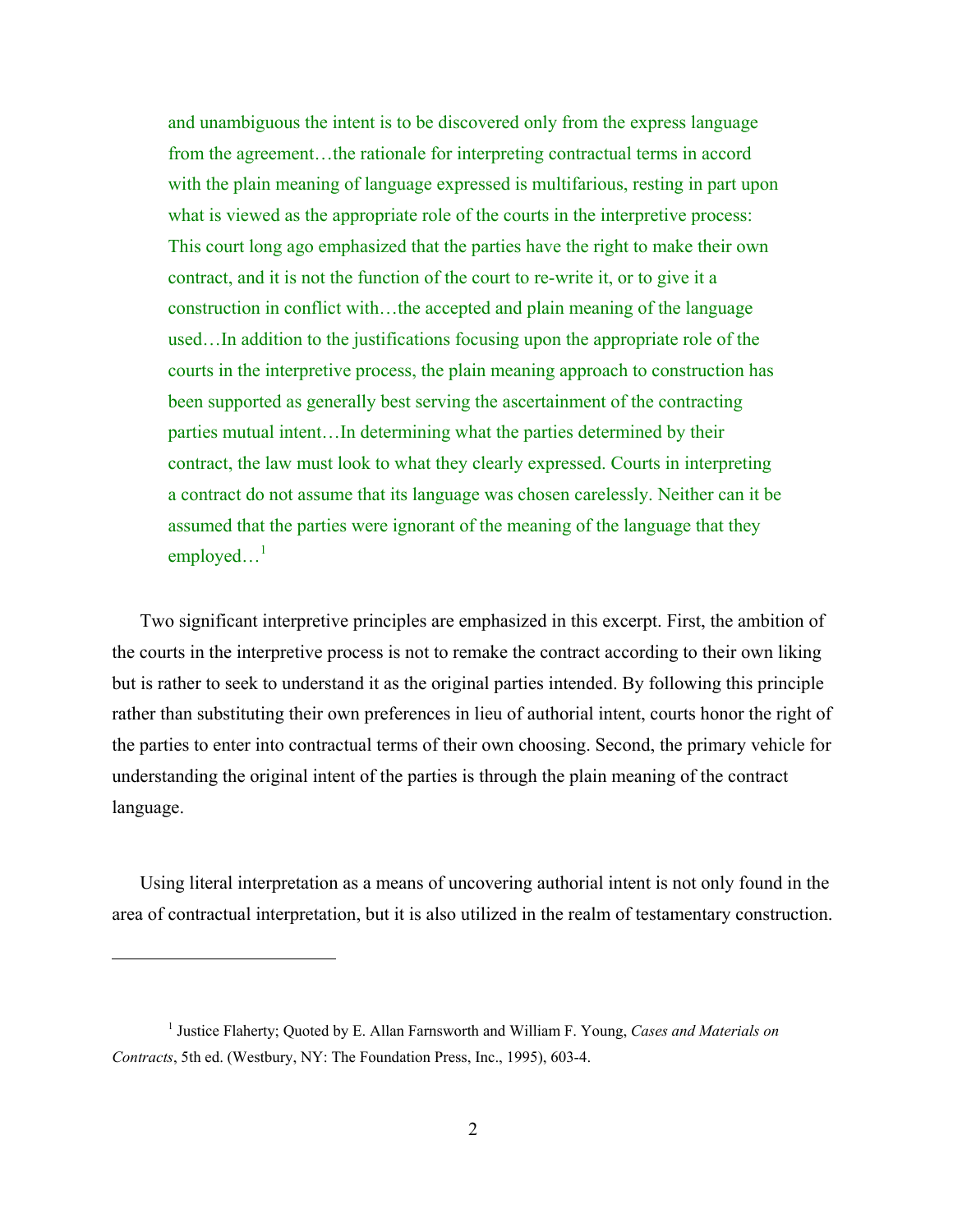The underlying goal of interpreting testamentary documents, such as will and trusts, is discovering the intent of the testator. Those who are stated as beneficiaries under such documents expect nothing less than for the court to derive the intent of the testator by first and foremost observing the plain meaning of his language as employed in the document itself. Literal interpretation is also employed in the area of statutory construction.

Similarly, when courts interpret statutes they have traditionally sought out the intent of the legislative making bodies by first observing how these bodies have plainly expressed themselves in any given law. The underlying policy rationale for following such a procedure involves the judiciary's function as interpreter of the law rather than its maker. When courts rewrite a statute instead of interpreting it, they substitute their own personal ideologies and worldviews for that of the elected representatives. This issue will be more vigorously explored in part three. For now it is enough to say that adhering to a literal hermeneutic when interpreting statutes prevents courts from transforming themselves into "super legislatures" and thus violating the constitution's separation of powers doctrine. In sum, seeking authorial intent through literal interpretation is the primary method used within the legal community when attempting to discover the meaning of contracts, testamentary documents, and statutes.

#### *Literal Interpretation and Constitutional Law*

Using a literal hermeneutic as a means of arriving at authorial intent is not only utilized in order to interpret contracts, testamentary documents, and statutes, but it has also been traditionally employed when interpreting the Unites States Constitution. Perhaps one of the greatest debates raging in contemporary American society revolves around the issue of how the United States Constitution is to be read and understood. On one side of the debate are those who insist that that the authorial intent of the framers be followed when the Constitution is applied by the courts. On the other side of the spectrum are those who insist that the Constitution is a "living and breathing document" that automatically evolves with a changing society. Therefore, the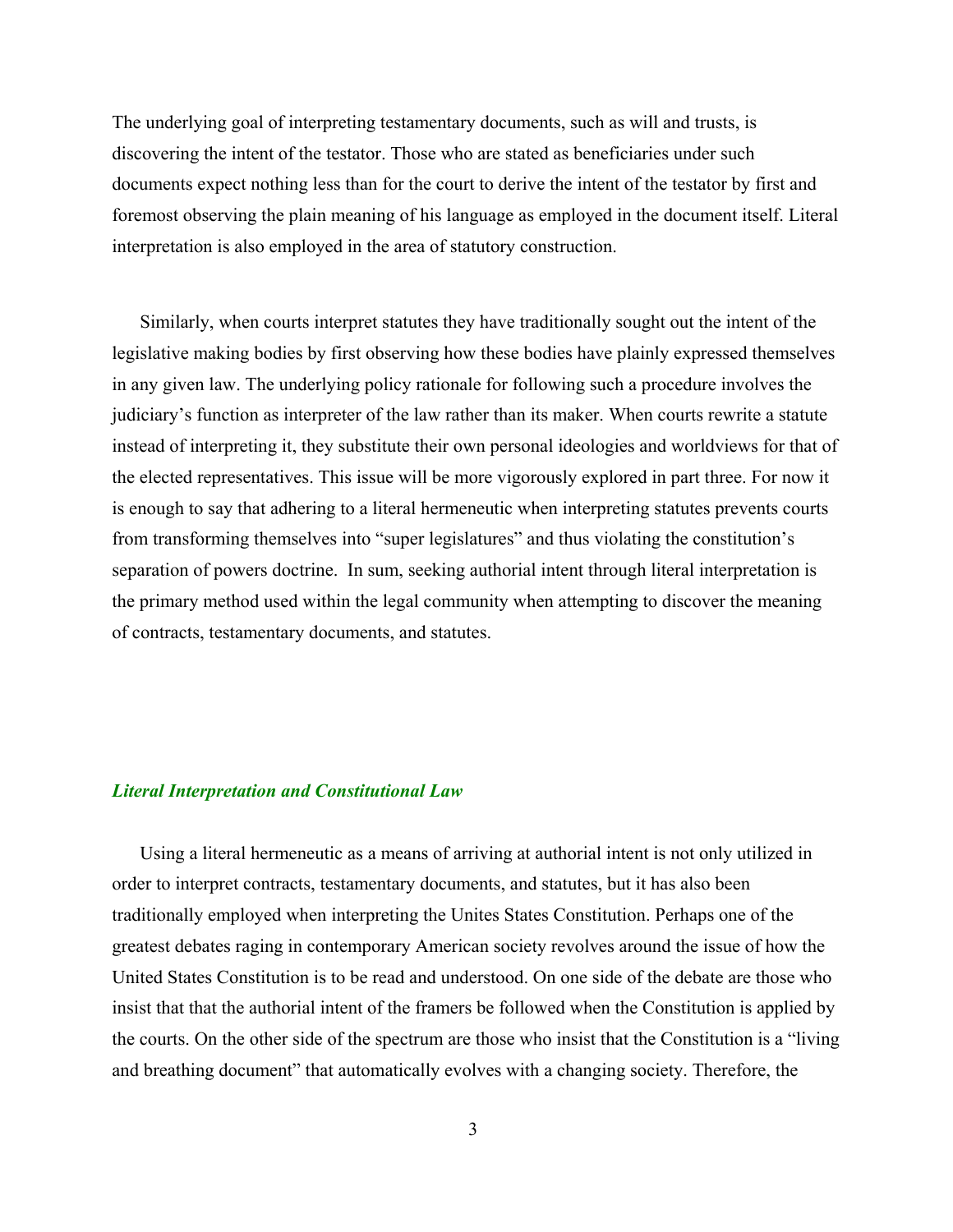original intent of the founding fathers is somewhat irrelevant in modern Constitutional application. Despite its ferocity, this debate is a relatively new one in American history. Going back to our nation's founding and for most of our country's existence it was naturally assumed that members of the judiciary would simply follow the authorial intent of the framers when applying the Constitution to legal disputes. Influential founding father, Thomas Jefferson, reflected this philosophy when he declared that we must:

Carry ourselves back to the time when the Constitution was adopted, recollect the spirit in the debates, and instead of trying what meaning may be squeezed out of the text, or invented against it, conform to the probable one in which it was passed.<sup>2</sup>

It was equally well understood that the intent of the framers could be derived from the plain meaning of the Constitution itself as well as from other relevant documents from the founding era. This historical interpretation is sustainable through the observation of several salient facts.

Note, first of all, the words of Jefferson. He said, "The Constitution on which our Union rests, shall be administered by me according to the safe and honest meaning contemplated by the plain understanding of the people of the United States, at the time of its adoption."<sup>3</sup> In addition, Joseph Story, who was Professor of Law at Harvard Law School, Associate Justice of the United States Supreme Court, and the leading constitutional scholar of the nineteenth century, later

<sup>2</sup> Thomas Jefferson, *Writings of Thomas Jefferson*, Albert Bergh, ed. (Washington D.C.: Thomas Jefferson Memorial Association, 1904), Vol. XV, p. 449, in a letter from Jefferson to Justice William Johnson on June 12, 1823.

<sup>3</sup> Thomas Jefferson; quoted in John Eidesmoe, *Christianity and the Constitution* (Grand Rapids: Baker Book House, 1987), 392.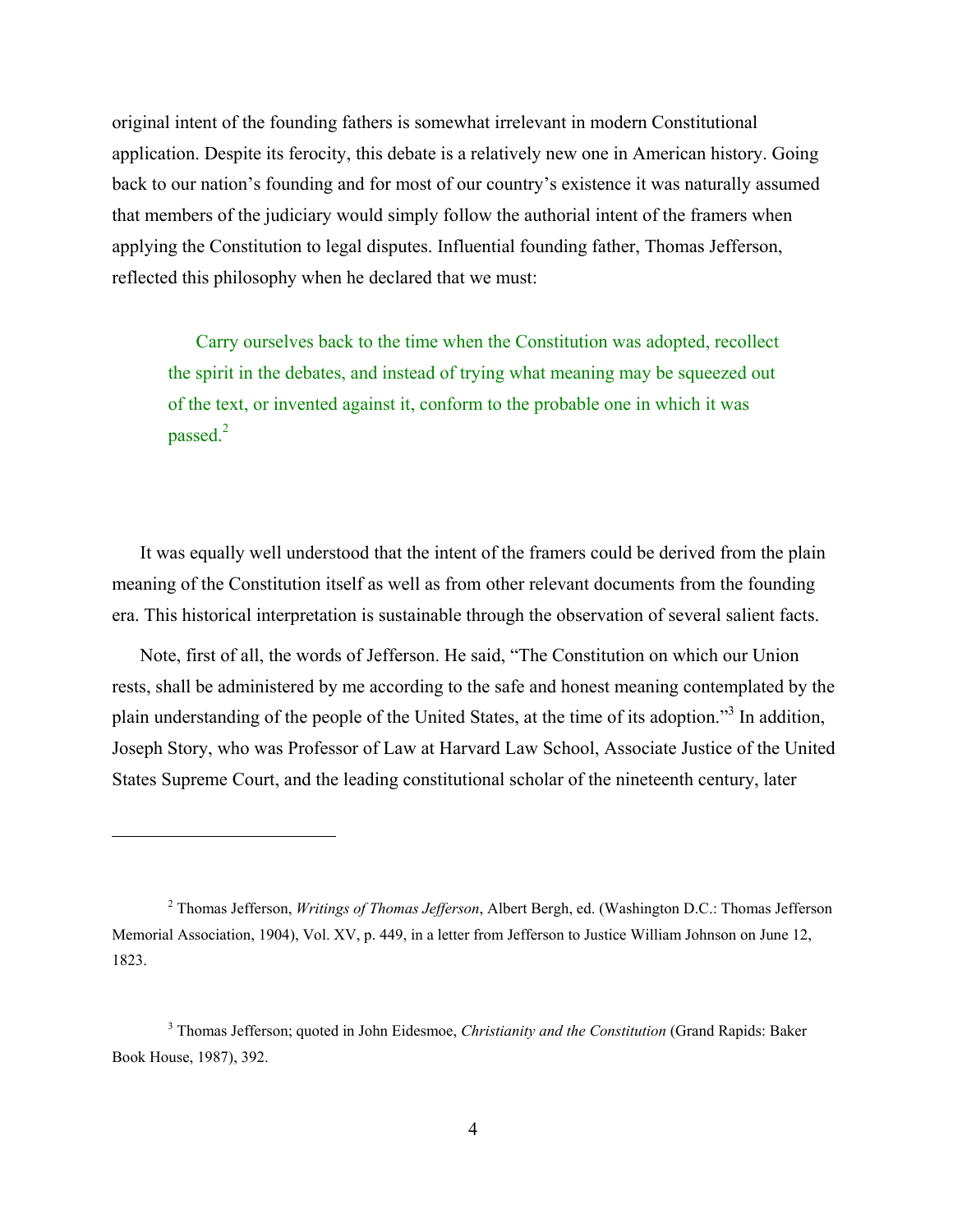echoed similar sentiments. In his influential *Commentaries on the Constitution* (1833), he called for interpreting the constitution according to the intent of its authors as revealed in the plain meaning of their language. He noted, "The first and fundamental rule in the interpretation of all instruments, is to construe them according to the sense of the terms, and the intention of the parties."<sup>4</sup> Upon informing his readers of his own approach to constitutional analysis, he indicated:

The reader must not expect to find in these pages any novel views and novel constructions of the Constitution. I have not the ambition to be the author of any new plan of interpreting the theory of the Constitution, or of enlarging or narrowing its powers, by ingenious subtleties and learned doubts…Upon subjects of government, it has always appeared to me that metaphysical refinements are out of place. A constitution of government is addressed to the common sense of the people, and never was designed for trials of logical skill, or visionary speculation.<sup>5</sup>

In a speech to the American Bar Association in 1985, then Attorney General Edwin Meese called for a return to the jurisprudence of original intention. In his speech, Meese quoted the following from Justice Story and pleaded that his words be taken seriously:

In construing the Constitution of the United States, we are in the first instance to consider, what are its nature and objects, its scope and design, as apparent from the structure of the instrument, viewed as a whole and also viewed in its component parts. Where its words are plain, clear and determinate, they require no interpretation…Where the words admit of two senses, each of which is

<sup>5</sup> Ibid., viii.

<sup>4</sup> Joseph Story, *Commentaries on the Constitution of the United Sates*, 3rd ed. (Boston, 1858), 1:283, 400.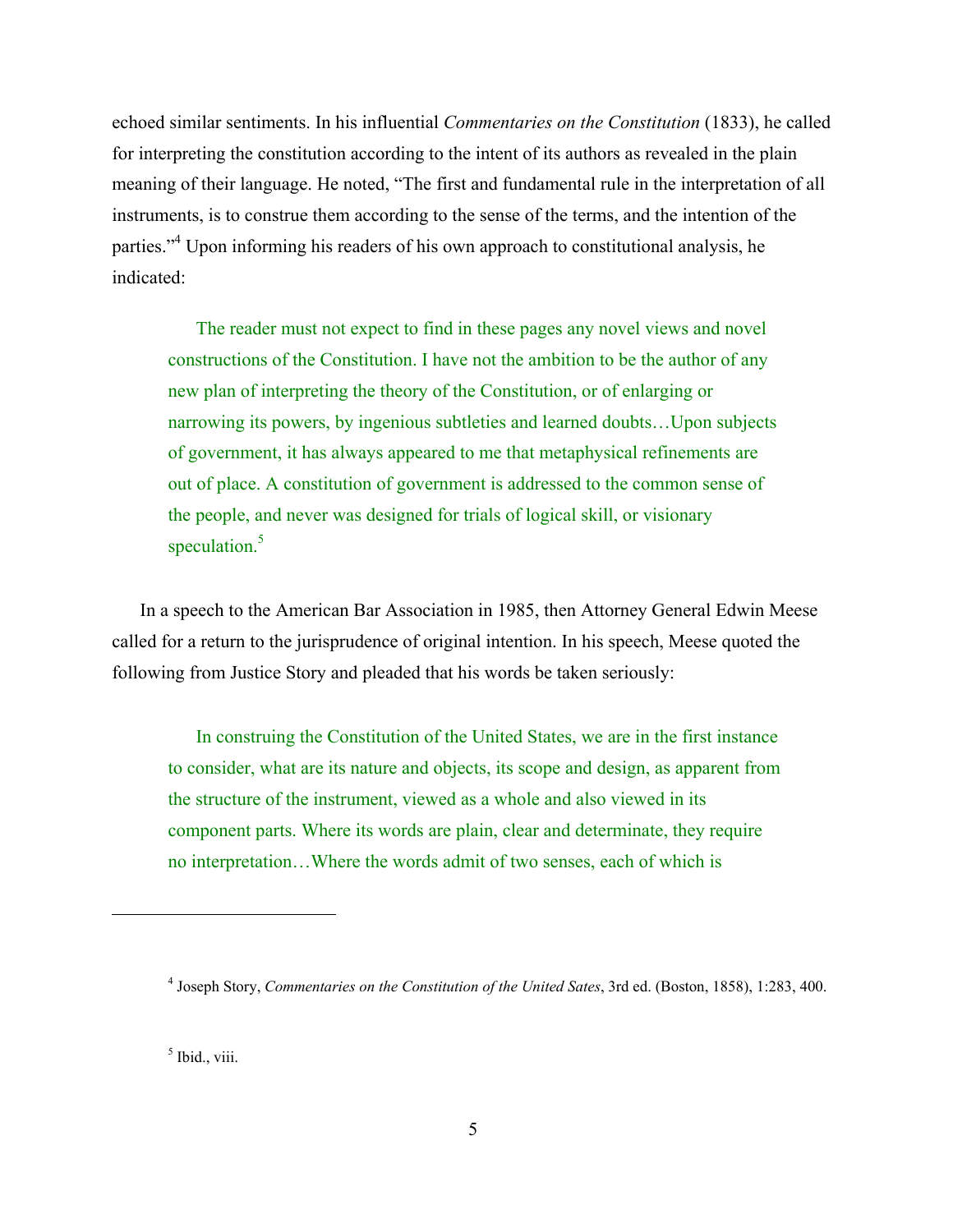conformable to general usage, that sense is to be adopted, which without departing from the literal import of the words, best harmonizes with the nature and objects, the scope and design of the instrument.<sup>6</sup>

Of course, advocates of original intention do not naively suggest that in a changing world the Constitution would never need to be updated from time to time. Rather, original intent advocates simply point out that such changes are to come about through the amendment process rather than the judiciary. According to the constitution itself, the amendment process is the proper mechanism to be used when the Constitution was in need of updating. This process, spelled out in Article V of the Constitution, specifies the method that is to be employed when society deems it necessary to alter or change the text of the Constitution. By calling for a two thirds super majority approval in both houses or a two thirds approval of the state legislatures in order to simply propose a constitutional amendment, and by calling for a three fourths approval of the state legislatures or state ratifying conventions in order to ratify a constitutional amendment, Article V makes the amendment process deliberately cumbersome by placing the power to change the Constitution in the hands of the elected representatives of the people. The following quotations make it apparent that the founders understood that the amendment process was the appropriate methodology to be employed when alteration of the constitutional text was contemplated. According to George Washington:

If, in the opinion of the people, the distribution or modification of the Constitutional powers be at any particular wrong, let it be corrected by an amendment the way the Constitution designates. But let there be no change by

<sup>&</sup>lt;sup>6</sup> Joseph Story; quoted in Edwin Meese, III, Address to American Bar Association, 1985; adapted in "Toward a Jurisprudence of Original Intention," *Benchmark* Vol. II, no. 1, (January-February 1986): 10.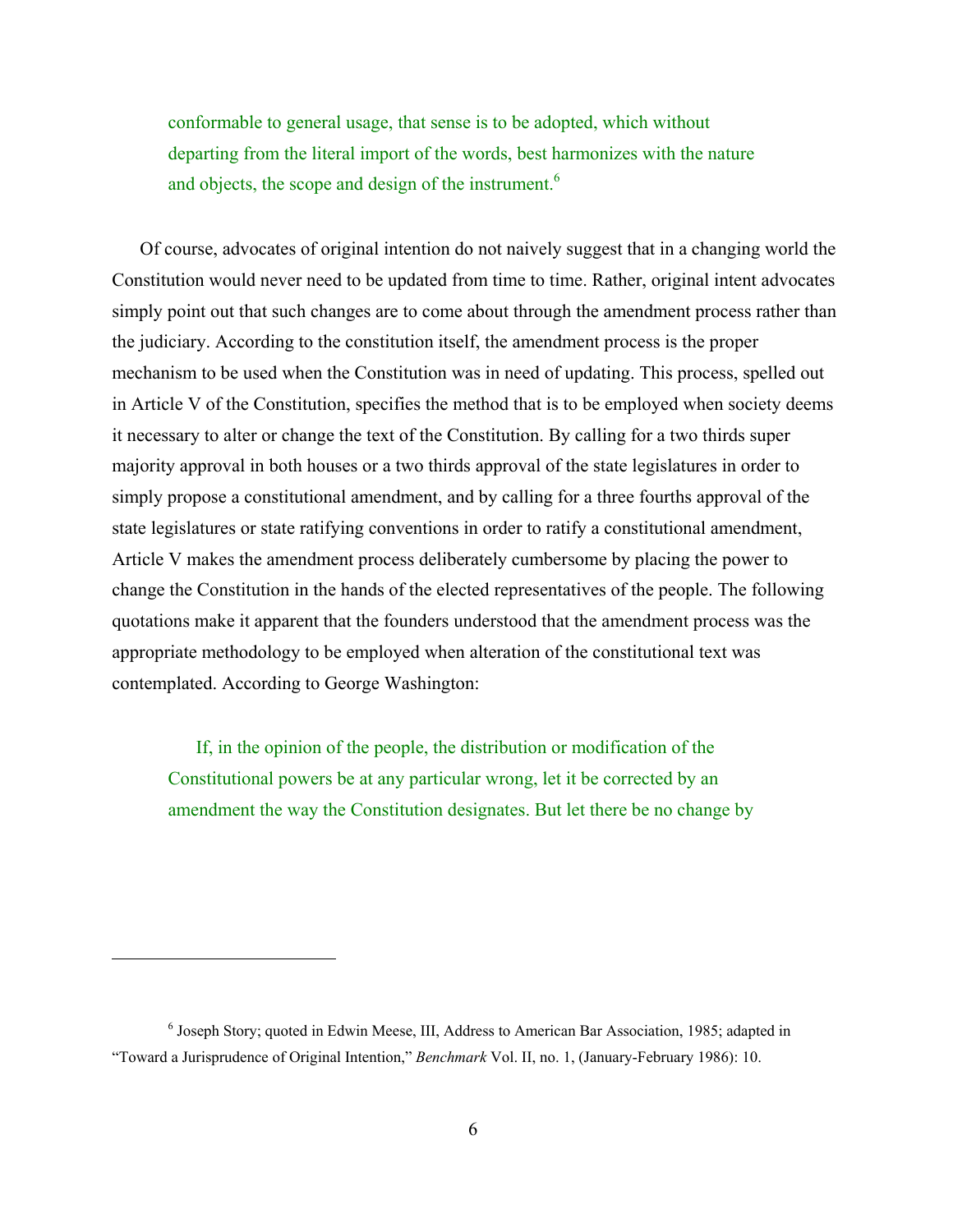usurpation; though this may in one instance be the instrument of good, it is the customary weapon by which free governments are destroyed.<sup>7</sup>

Samuel Adams similarly explained:

…that people alone have an incontestable, unalienable, and indefensible right to institute government and to reform, alter, or totally change the same when their protection, safety, prosperity, and happiness require it. And the federal Constitution, according to the mode prescribed therein, has already undergone such amendments in several parts of it as from *experience* has been judged necessary.8

These quotations illustrate how much the principle of seeking authorial intent through literal hermeneutics was the foundation of American constitutional interpretation. The framers simply expected the judiciary to follow the ordinary language of the Constitution when adjudicating matters. They never expected the courts to depart from the principles of literal interpretation by taking upon themselves the awesome power of amending the Constitution from the bench, thereby circumventing the process outlined in Article V of the Constitution. Modern examples of the judiciary legislating from the bench by departing from the principles of literal interpretation include the notions that the death penalty violates the cruel and unusual punishment clause of the Eighth Amendment, that the First Amendment mandates a strict separation between church and state, and that the Fourteenth Amendment contains a constitutional right to have an abortion. These issues will be explored in part three.

1

<sup>&</sup>lt;sup>7</sup> George Washington; quoted in Eidesmoe, 392-93.

<sup>8</sup> Samuel Adams, *The Writings of Samuel Adams*, Harry Alonzo Cushing, ed. (NY: G.P. Putnam's Sons, 1904), Vol. IV: 388.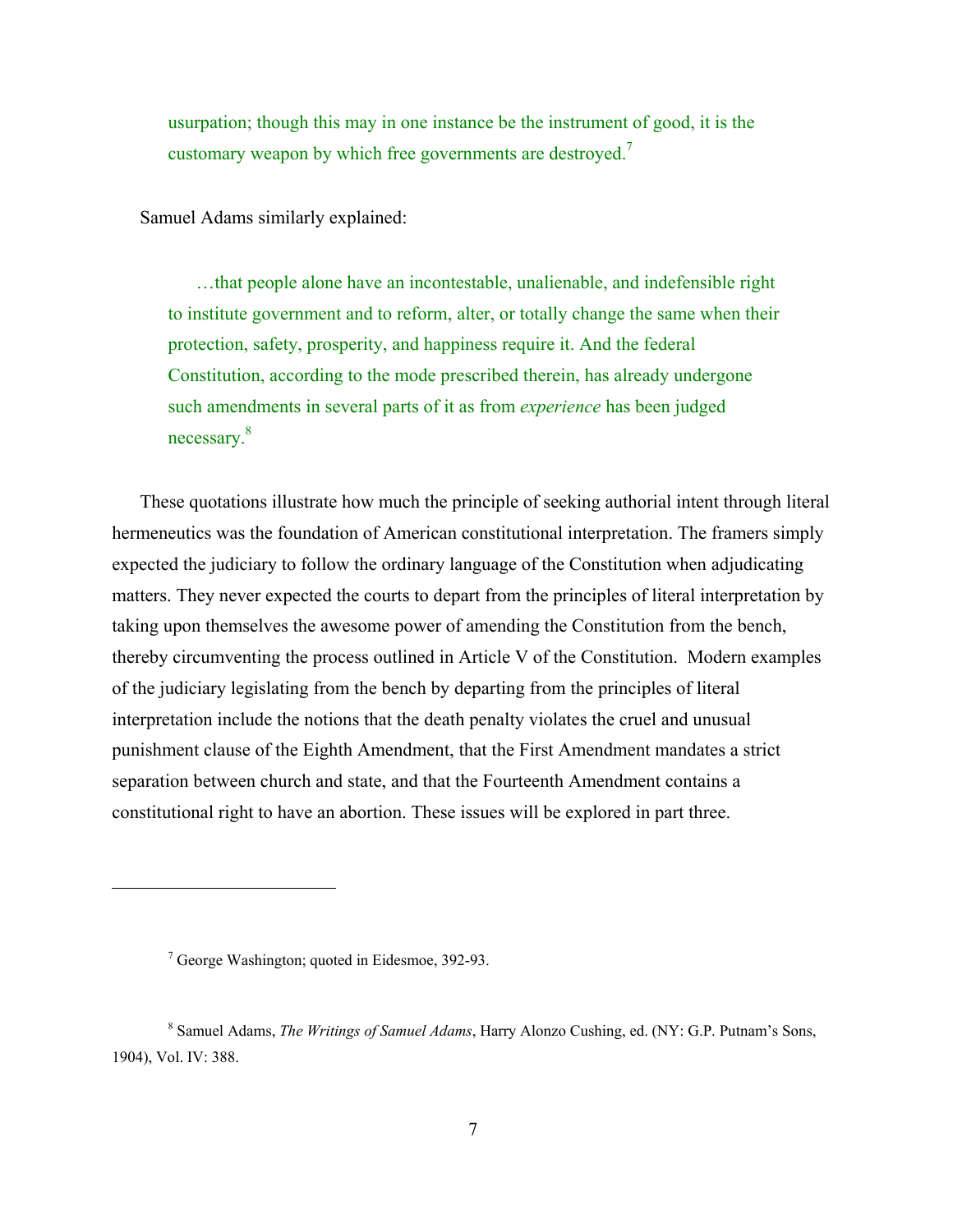Because of this presumption that the justices would simply follow the intent of the constitution's authors through an application of a literal method of Constitutional interpretation, the framers saw the judiciary as a rather impotent body that never had the potential of posing any real threat to democracy. For example, Article III of the Constitution, which enumerates the power of the judiciary, "is the shortest and least specific of the constitutional provisions establishing the three branches of government."<sup>9</sup> The framers obviously spent far less time and debate when enumerating the powers of the judiciary than when deciding upon the powers of the executive and legislative branches of government.<sup>10</sup> Historian David Barton explains:

As in many documents, the Constitution lists the most important aspects first, progressing to those of lesser consequence; following the preamble, Article I describes the Congress, Article II the Presidency, and Article III the Judiciary. Not only does the order of listing reveal their relative position of importance, the amount of detail provided by each branch also reflects its relative importance. The Legislature (Article I) received 255 lines of print while the Presidency (Article II) required only 114 lines. The judiciary (Article III) merited a mere 44 lines.<sup>11</sup>

The framers were so non-threatened by the judicial branch of government that they had no problem assigning members of the federal judiciary a life term to be terminated only by impeachment. Such life tenure stands in stark contrast to the limited terms that could only be fulfilled after voter approval given to members of the legislative and executive branches of government. The framers were obviously far more fearful of the threat that the executive and

 $10$  Ibid.

<sup>9</sup> Linda R. Monk, *The Words We Live By* (NY: Stonesong Press, 2001), 90.

<sup>11</sup> David Barton, *The Myth of Separation*, 5th ed. (Aledo, TX: Wallbuilder Press, 1992), 221.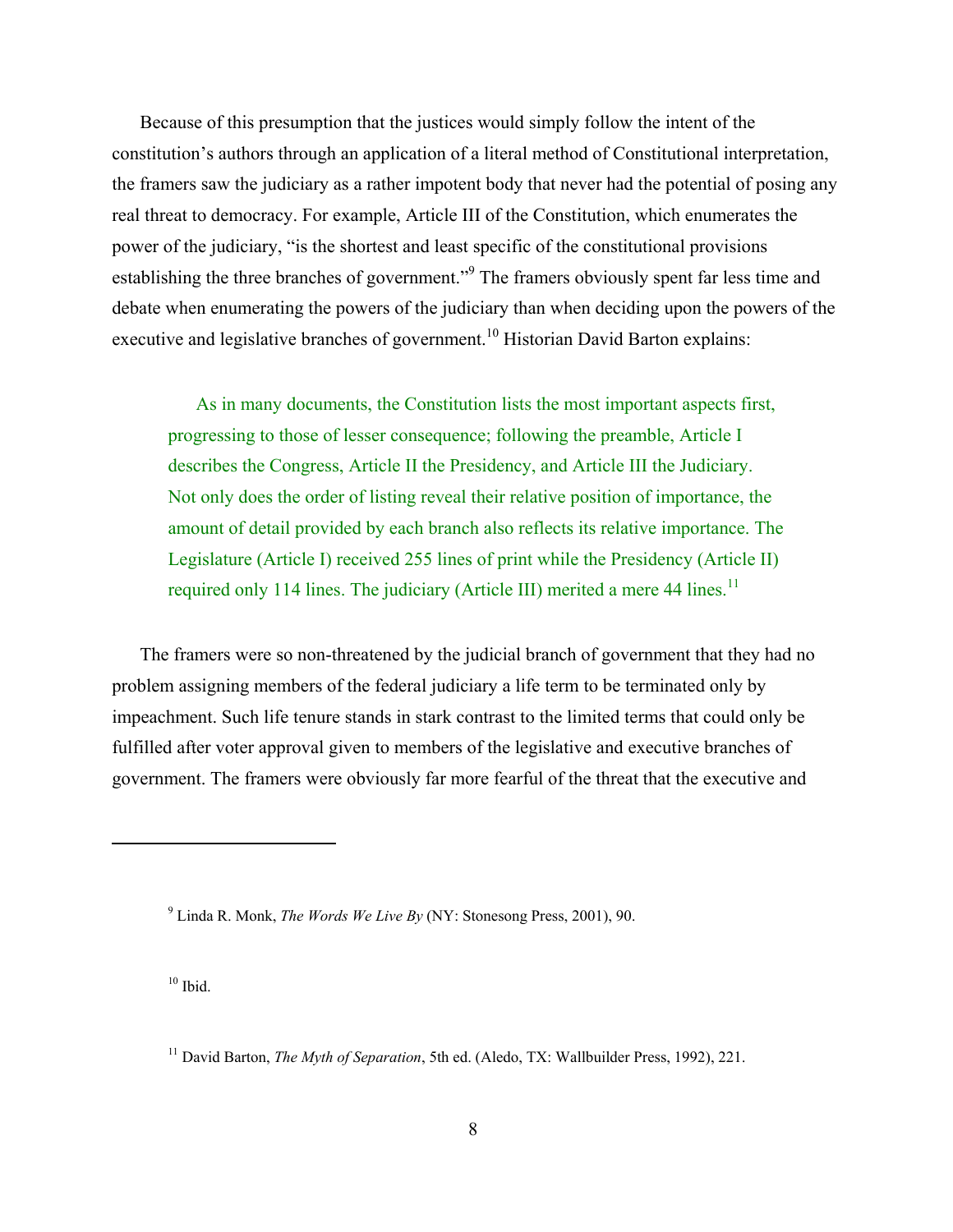legislative branches posed to democracy than they were of the threat posed by the judiciary. It is for reasons such as these that Alexander Hamilton depicted the judiciary as the branch of government that posed the least dangerous threat to democracy in *Federalist 78*. 12

Even the founders themselves who served as members of the first Supreme Court recognized that the court was designed to inhibit it from wielding great power in the affairs of the nation. For example, John Jay became the court's first chief justice after being appointed by George Washington. However, he refused a second nomination as chief justice in 1801. In so doing, "…he told President Adams that he had no faith that the court could acquire enough 'energy, weight, and dignity' to play an integral role in the nation's affairs."<sup>13</sup> This perceived impotency of the judiciary is also evidenced by the fact that up until 1935, the Supreme Court was never even housed in its own building independent of the building that housed Congress. From 1800 to 1935, the Supreme Court met in either the committee room of the capitol building, the Senate's former chambers, $^{14}$  and in a humble apartment in the basement beneath the Senate Chamber.<sup>15</sup> Historians Marshall and Manuel comment that during these years:

1

13 Robert G. McCloskey, *The American Supreme Court* (Chicago: University of Chicago Press, 1960), 31.

14 Fred Friendly and Martha J. H. Elliot, *The Constitution: That Delicate Balance* (NY: Random House, 1984), 11, 12.

<sup>15</sup> Albert J. Beveridge, *The Life of John Marshall* (Boston: Houghton Mifflin, 1929), Vol. III, 121.

<sup>12</sup> The *Federalist Papers* were written by John Jay, Alexander Hamilton, and James Madison for the purpose of explaining the intent of the Constitution to the state of New York in the hope that New York would vote to ratify the Constitution.